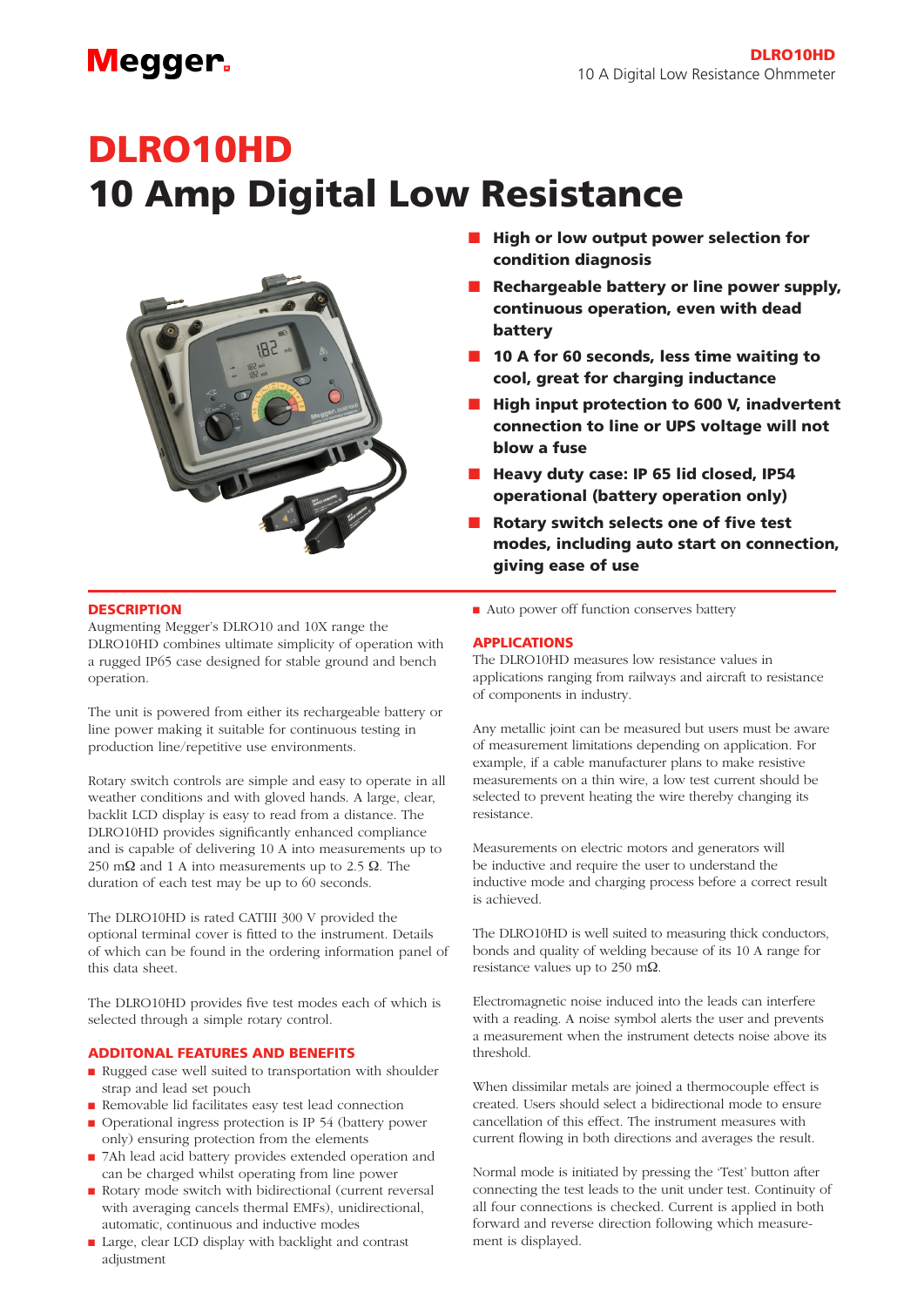## **Megger**

Automatic mode is started as soon as the probes make contact. Forward and reverse current measurements are made and the average value is displayed. This mode is ideal when working with the supplied DH4 handspikes. Each time the probes are removed and reconnected to the load a new test will be performed without the need to press the test button.

#### TEST modes

Automatic unidirectional mode applies current in one direction only to speed up the measurement process. However thermal EMF resulting from dissimilar metal bonds can cause lower accuracy. Test starts automatically when probes are connected.

Continuous mode allows repeated measurements to be made on the same sample. Simply connect the test leads and press the test button. The measurement is updated every three seconds until the circuit is broken.

Inductive mode is selected when measuring resistance on, for example, motors and generators. When measuring inductive loads it is necessary to wait for the voltage to stabilise as the inductive element is charged. Test leads are firmly connected to the device under test and the 'Test' button pressed. The instrument will pass the selected current through the sample continuously in one direction only and take repetitive readings that will gradually decrease to the true value as the voltage stabilises. The operator decides when the result is stable and presses the 'Test' button to terminate the test.

#### ELECTRICAL SPECIFICATIONS

#### Resistance/Current Ranges

The green resistance ranges on the keypad indicate low output power (<0.25 W) outputs. Red ranges indicate higher 2.5 W (1 A) and 25 W (10 A) power outputs.

#### Resolution and Accuracy

Test current accuracy ±10% Voltmeter input impedance >200 kΩ

| <b>Test</b><br>current | Resistance<br>range                    | <b>Resolution</b><br>(as<br>displayed) | <b>Basic</b><br>accuracy* | Full<br>scale<br>voltage | Max.<br>power<br>output |
|------------------------|----------------------------------------|----------------------------------------|---------------------------|--------------------------|-------------------------|
| $0.1 \text{ mA}$       | 0 <sub>to</sub><br>$2500.0 \Omega$     | $0.1\ \Omega$                          | $\pm 0.2\%$               | $25$ mV                  | $25 \mu W$              |
| $0.1 \text{ mA}$       | 0 <sub>to</sub><br>250.00 Ω            | $0.01\ \Omega$                         | ±0.2%                     | $25$ mV                  | $2.5 \mu W$             |
| $1 \text{ mA}$         | 0 <sub>to</sub><br>$25.000 \Omega$     | $1 \text{ m}\Omega$                    | $\pm 0.2\%$               | $25$ mV                  | $25 \mu W$              |
| $10 \text{ mA}$        | 0 <sub>to</sub><br>$2500.0$ m $\Omega$ | $0.1 \text{ m}\Omega$                  | ±0.2%                     | 25mV                     | 250 µW                  |
| $100 \text{ mA}$       | 0 <sub>to</sub><br>250.00 mΩ           | $0.01 \text{ m}\Omega$                 | ±0.2%                     | $25$ mV                  | $2.5$ mW                |
| 1 A                    | 0 <sub>to</sub><br>25.000 mΩ           | $1 \mu\Omega$                          | $\pm 0.2\%$               | $25$ mV                  | $25 \text{ mW}$         |
| 10A                    | 0 <sub>to</sub><br>$2500.0 \mu\Omega$  | $0.1 \mu\Omega$                        | ±0.2%                     | $25$ mV                  | $0.25$ W                |
| 1 A                    | 0 <sub>to</sub><br>2500.0 mΩ           | $0.1 \text{ m}\Omega$                  | ±0.2%                     | 2.5V                     | 2.5 W                   |
| $10\ \mathrm{A}$       | 0 <sub>to</sub><br>250.00 mΩ           | $0.01$ m $\Omega$                      | ±0.2%                     | 2.5V                     | 25 W                    |

Inductive mode or undirectional mode will introduce an undefined error if an external EMF is present.

Basic accuracy at reference conditions.

#### GENERAL SPECIFICATIONS

| Temperature coefficient | < $0.01\%$ per °C, from 5 °C to<br>40 °C             |  |  |
|-------------------------|------------------------------------------------------|--|--|
| Maximum altitude        | $2000m (6562 ft)$ to full safety<br>specifications   |  |  |
| Display size/type       | Main $5$ digit + 2 x $5$ digit<br>secondary displays |  |  |
| Battery type            | 6 V, 7Ah sealed lead acid                            |  |  |
| Voltage input range     | 90 - 264 V, 50-60 Hz                                 |  |  |
| Charge time             | 8 hours                                              |  |  |
| Backlight               | LED backlight                                        |  |  |
| <b>Battery</b> life     | $>1000$ Auto (3 sec) tests                           |  |  |
| Auto power down         | 300s                                                 |  |  |
| Mode selection          | Rotary switch                                        |  |  |
| Range selection         | Rotary switch                                        |  |  |
| Weight                  | $6.7$ kg                                             |  |  |
| Case dimensions         | L315 mm x W285 mm x<br>H181 mm                       |  |  |
| Pouch for test leads    | Yes (lid mounted)                                    |  |  |
| Test leads              | DH4 lead set included                                |  |  |
| IP rating               | IP65 case closed, IP54 battery<br>operation          |  |  |

#### Safety rating

In accordance with IEC61010-1, CATIII 300V when used with optional terminal cover (details in ordering information)

| Operating temperature<br>and humidity | $-10$ °C to $+50$ °C<br>$(14 \text{ °F}$ to $122 \text{ °F})$ <90% RH |
|---------------------------------------|-----------------------------------------------------------------------|
| Reference conditions                  | 20 °C $\pm$ 3 °C                                                      |
| Storage temperature and<br>humidity   | $-25$ °C to +60 °C, <90% RH                                           |

### EMC

In accordance with IEC61326-1 (Heavy industrial)

#### Noise rejection

Less than 1% ±20 digits additional error with 100 mV peak 50/60 Hz. on the potential leads. Warning will show if hum or noise exceeds this level.

#### Maximum lead resistance

100 mΩ total for 10 A operation irrespective of battery condition.